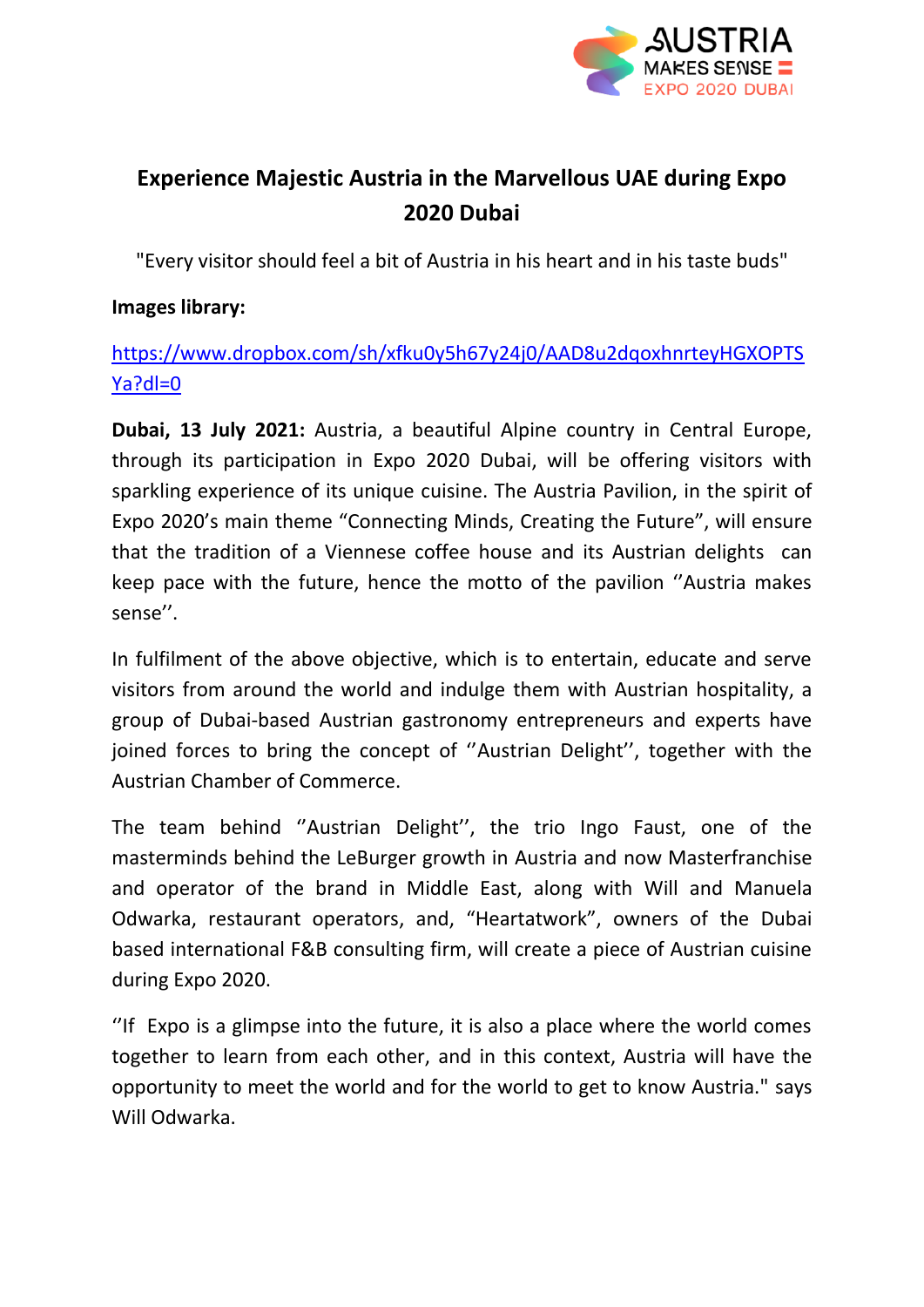

A number of great Austrian brands have partnered collaborating in the success of the Expo, namely Julius Meinl Coffee, Gasteiner Mineral Water, PowerHorse Energy drink, Auer Sweets, Rauch Juices, Ton Furniture and the Dubai/German bakery ''Bakerskitchen'' with its Austrian pastry chef.

## **Pavilion Overview**

There will be three gastronomic areas that can provide easy and efficient use of these areas by the guests and visitors: the Café will offer full service, the kiosk is built for impulse and takeaway, and the VIP area relies on Flying Buffet and the serving of Austrian drinks.

## **Coffeehouse and coffee culture**

The coffeehouse will be operated by "Austrian Delight" where they'll serve Julius Meinl. An Austrian coffee roaster since 1862 and a global ambassador for Viennese Coffee House Culture, "Julius Meinl" has been sourcing, innovating and delighting customers and businesses with premium coffee, fine tea and more, passing all the passion, expertise and specialist knowledge down the generations. The Viennese premium coffee is enjoyed by 5 million people daily, and over 2 billion every year. Accompanying beverages, Austrian grape and other drinks will focus exclusively on the VIP area and for special occasions only in respecting the local laws and requirements.

The coffeehouse, ''Austrian Delight'', situated in the centre of the Austria Pavilion, will represent the sense of taste and also serve as a symbol of Austrian hospitality, offering visitors the chance to catch up over coffee while enjoying world-famous Austrian culinary delights.

#### **Rich Austrian Mineral Water**

Another feature that will further enrich the pavilion is the presence of "Gasteiner", the famous Austrian company producing unique mineral water sourced from the depths of the high alpine, untouched mountain world of the High Tauern will be introducing new sugar free water with taste drinks as well. Through its presence at Austria's pavilion "Gasteiner" will be the first Austrian water company to enter the UAE market with a plan to continue the distribution across the outlets after the Expo ends.